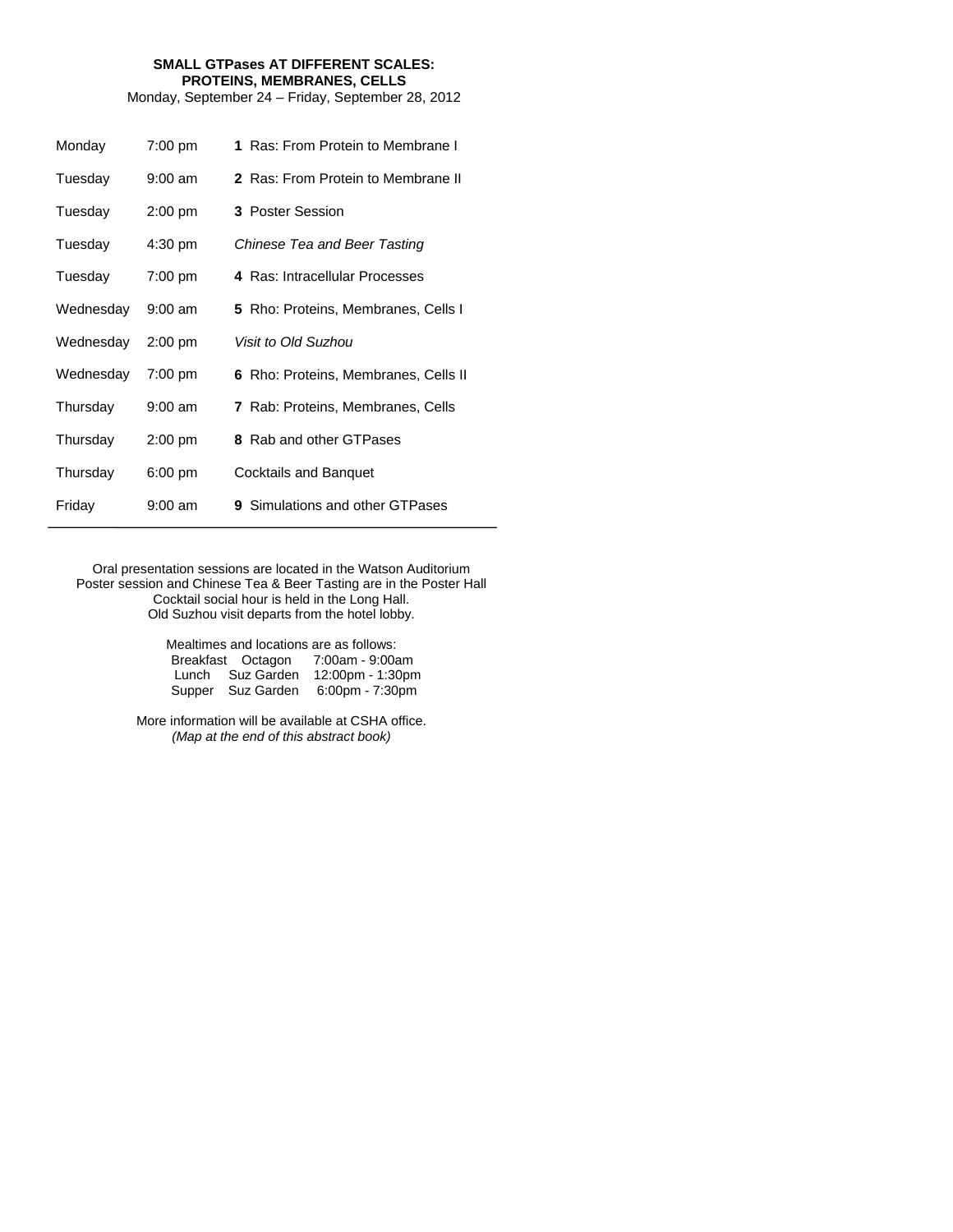# PROGRAM

# MONDAY, September 24—7:00 PM

# **SESSION 1** RAS: FROM PROTEIN TO MEMBRANE I

**Chairperson: J. Ding,** Shanghai Institutes for Biological Sciences,CAS, Shanghai, China

#### **Catalysis of small GTPases by their respective GAP`s**

Klaus Gerwert [25'] Presenter affiliation: Ruhr-University Bochum, Bochum, Germany; CAS Max Planck Partner Institute (PICB), Shanghai, China. 1

# **Gibbs energy determinants of lipoprotein insertion into lipid membranes—The case study of Ras proteins**

Roland Winter [25'] Presenter affiliation: TU Dortmund University, Dortmund, Germany. 2

#### **Computational studies of Ras dynamics, membrane binding and assembly**

Alemayehu A. Gorfe [25'] Presenter affiliation: University of Texas Medical School in Houston, Houston, Texas. 3

# **Arl3-specific ciliary targeting of myristoylated cargo by UNC119**

Shehab Ismail, Yong Xiang-Chen, Mandy Miertzschke, Ingrid Vetter, Caroline Koerner, Alfred Wittinghofer [10'] Presenter affiliation: Max Planck Institute for Molecular Physiology, Dortmund, Germany. 4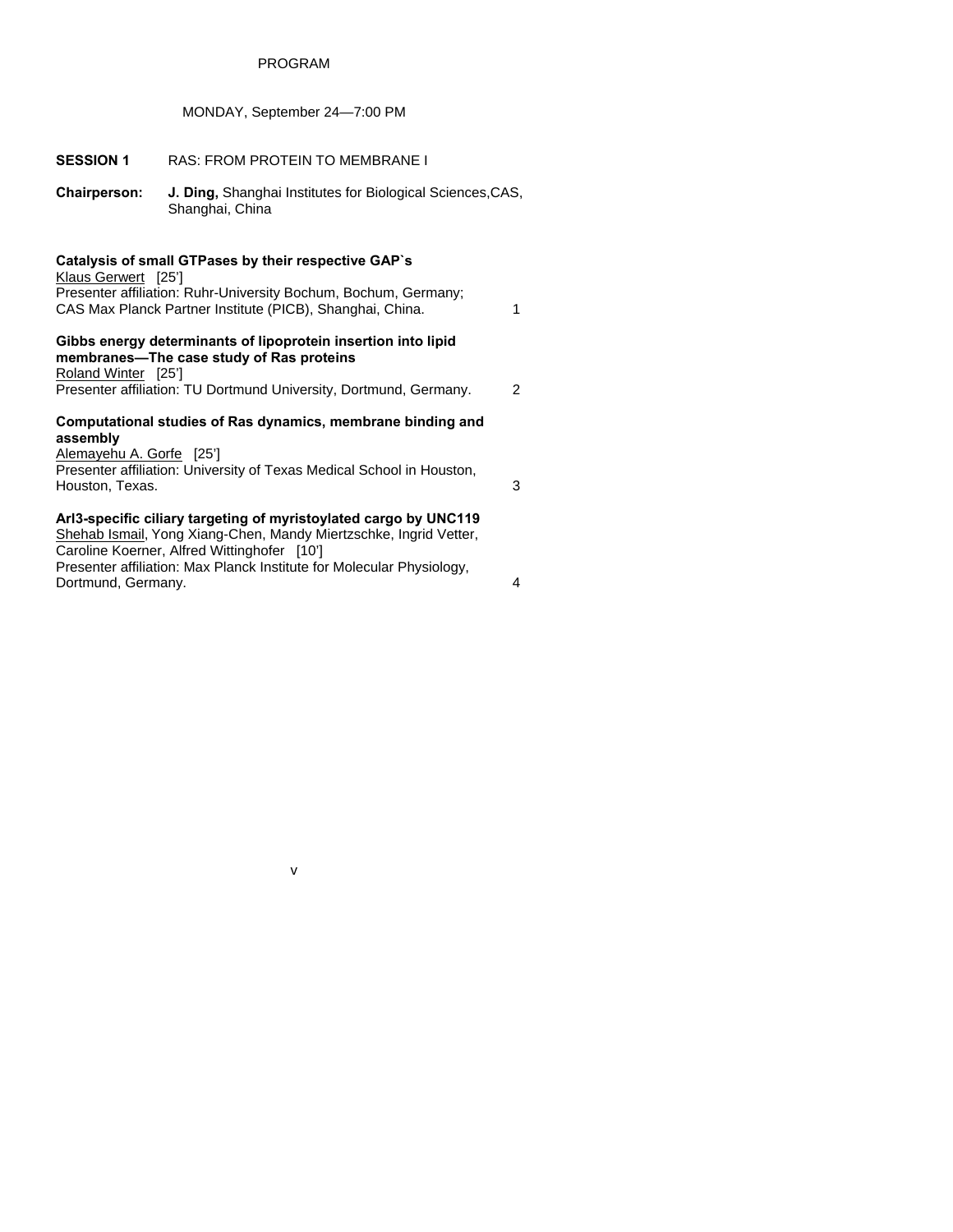# **SESSION 2** RAS: FROM PROTEIN TO MEMBRANE II

**Chairperson: K. Gerwert,** Ruhr-University Bochum / CAS-Max-Planck- Institute, PICB, Shanghai, China

# **Rho-mDia pathway in the cell, the tissue and the body**

Shuh Narumiya [25'] Presenter affiliation: Kyoto University Gradauate School of Medicine, Kyoto, Japan. 5

#### **Targeting excited states by small molecules—A new strategy for modulating the activity of small GTPases**

Hans Robert Kalbitzer, Michael Spoerner, Ina Rosnizeck, Christian Herrmann, Burkhard König [25'] Presenter affiliation: University of Regensburg, Regensburg, Germany. 6

## **Spatiotemporal control of Ras plasma membrane interactions**

John F. Hancock, Kwang-Jin Cho, Yong Zhou, Dharini van der Hoeven, Travis Rodkey [25'] Presenter affiliation: University of Texas Medical School, Houston, Texas. 7

# **Fast scouting of K-Ras4B at the plasma membrane of living cells by spot variable fluorescence correlation spectroscopy**

Tomasz Trombik, Cyrille Billaudeau, Sébastien Mailfert, Verena Ruprecht, Yoav Henis, stefan Wieser, Didier A. Marguet [25'] Presenter affiliation: Centre d'Immunologie de Marseille-Luminy, Marseille, France. 8

# **Conformational dynamics in different Ras superfamily members as potential fine tuning mechanism for protein activity**  Michael Spoerner, Tanja Meierhofer, Ina C. Rosnizeck, Hans Robert Kalbitzer [10']

Presenter affiliation: Regensburg University, Regensburg, Germany. 9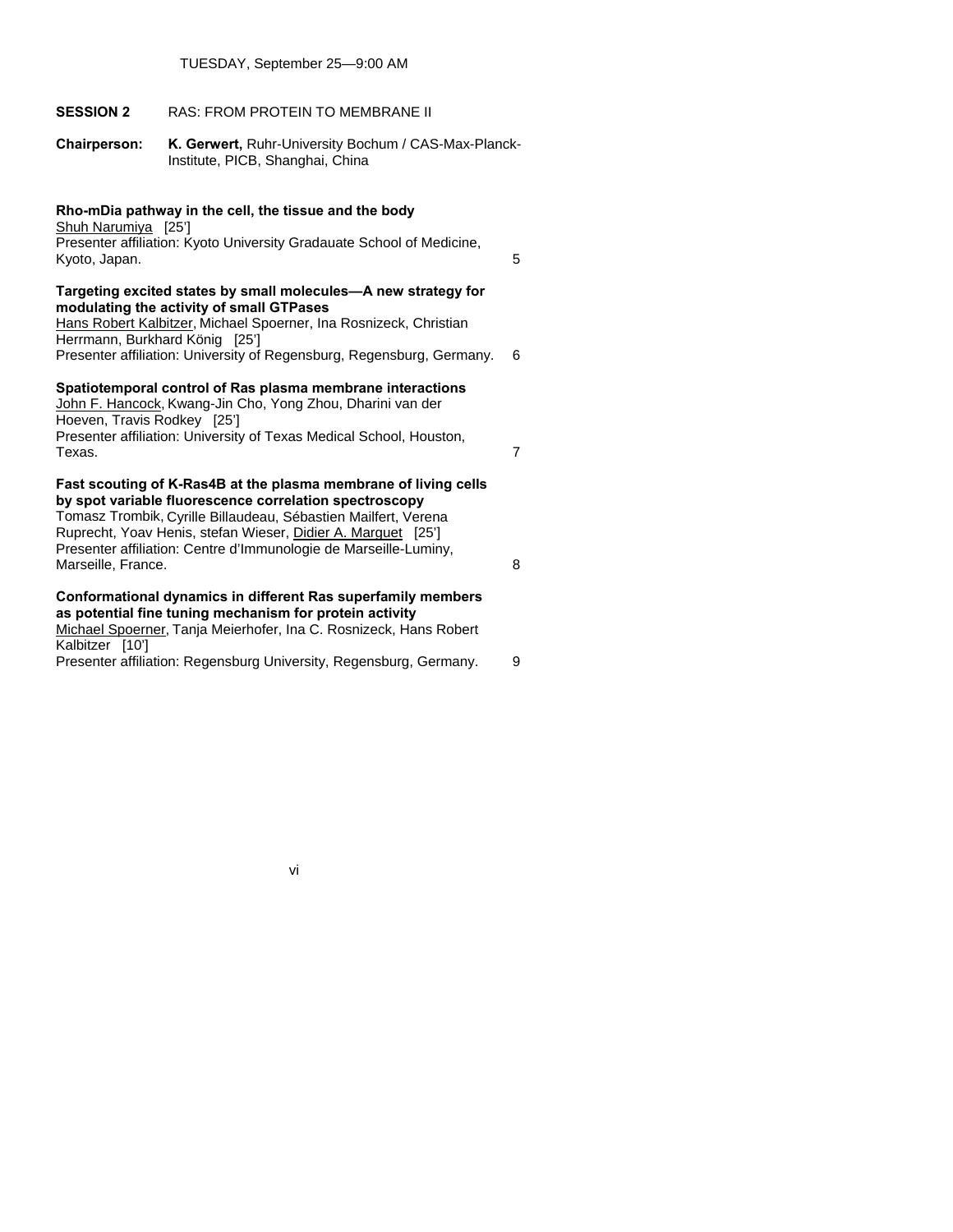# **SESSION 3** POSTER SESSION

| Dimerization of N-Ras at POPC model membranes revealed by<br>ATR-FTIR spectroscopy, FRET measurements and molecular<br>modeling                                                                                                                                                                         |                 |
|---------------------------------------------------------------------------------------------------------------------------------------------------------------------------------------------------------------------------------------------------------------------------------------------------------|-----------------|
| Peter S. Bachler, Jörn Güldenhaupt, Till H. Rudack, Herbert<br>Waldmann, Carsten Kötting, Klaus Gerwert<br>Presenter affiliation: Lehrstuhl für Biophysik, Bochum, Germany.                                                                                                                             | 10              |
| Modeling transient association of proteins with the plasma<br>membrane by spot variation vluorescence correlation<br>spectroscopy                                                                                                                                                                       |                 |
| Cyrille Billaudeau, Sébastien Mailfert, Tomasz Trombik, Verena<br>Ruprecht, Stephan Wieser, Didier A. Marguet<br>Presenter affiliation: Centre d'Immunologie de Marseille-Luminy,<br>Marseille cedex 09, France.                                                                                        | 11              |
| Rab26 mediates selective targeting of synaptic vesicles to the<br>autophagic pathway<br>Beyenech Binotti, Nathan J. Pavlos, Dirk Wenzel, John JE. Chua,<br>Reinhard Jahn                                                                                                                                |                 |
| Presenter affiliation: Max Planck Institute for Biophysical Chemistry,<br>Göttingen, Germany.                                                                                                                                                                                                           | 12 <sup>2</sup> |
| Biophysical characterization of the Ras-Nore1-MST1 interaction<br>Swaantje Brinkmann, Diana Constantinescu, Fabian Klumpers,<br>Christian Herrmann                                                                                                                                                      |                 |
| Presenter affiliation: Ruhr-University Bochum, Bochum, Germany.                                                                                                                                                                                                                                         | 13              |
| Icmt deficiency accelerates the progression of a K-Ras-driven<br>mouse model of pancreatic ductal adenocarcinoma<br>Helen Court, Michael Hackman, Kyoung Eun Lee, George Miller,<br>Dafna Bar-Sagi, Martin Bergo, Mark R. Philips<br>Presenter affiliation: NYU School of Medicine, New York, New York. | 14              |
|                                                                                                                                                                                                                                                                                                         |                 |
| Modulation of the function of RasGAP by the NF2 tumor<br>suppressor merlin                                                                                                                                                                                                                              |                 |
| Yan Cui, Susann Schirmer, Tobias Sperka, Helen Morrison<br>Presenter affiliation: Leibniz Institute for Age Research - Fritz Lipmann<br>Institute (FLI), Jena, Germany.                                                                                                                                 | 15              |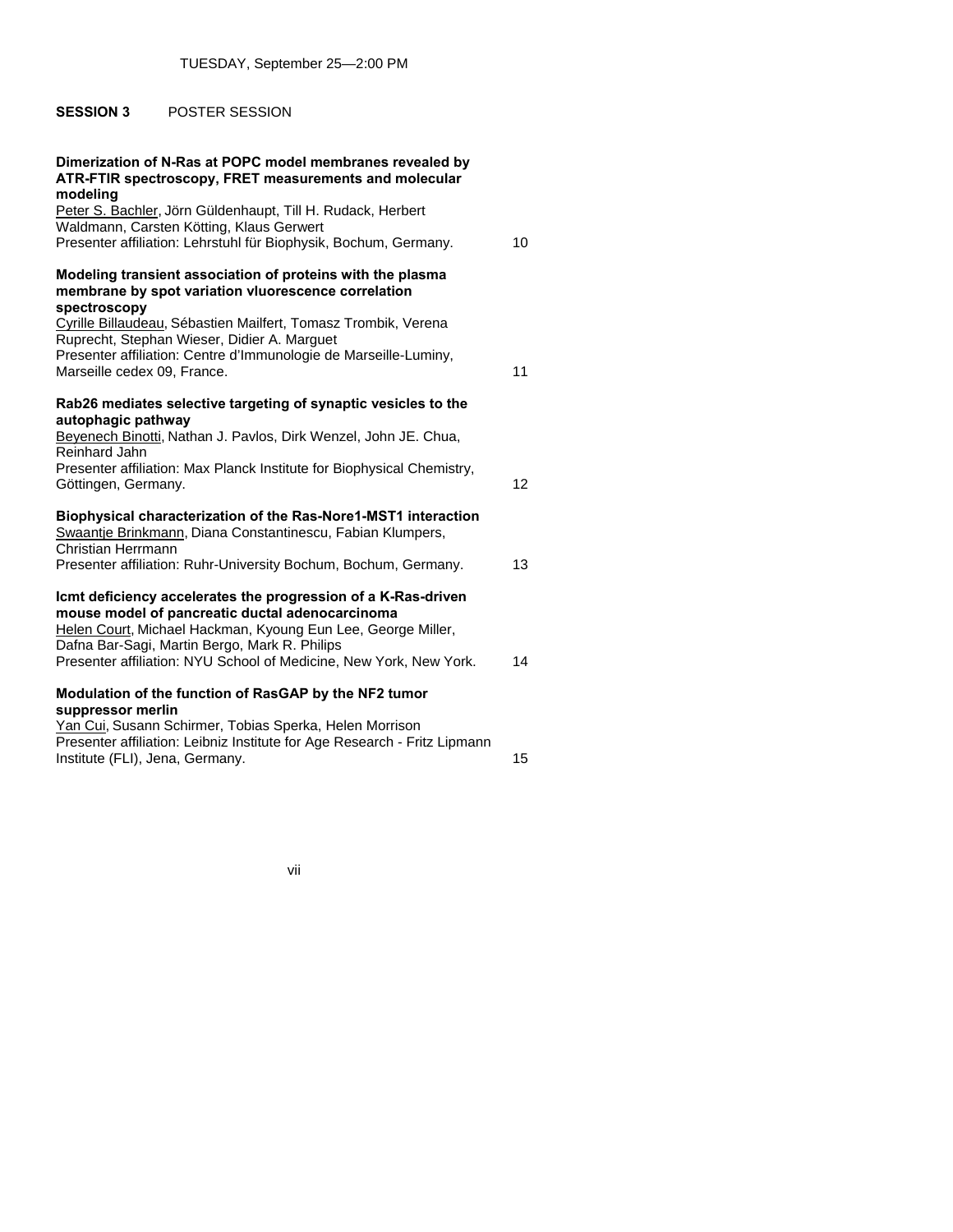| Rab9 and retromer regulates recycling of specific luminal protein<br>mediating cell-extracellular matrix interaction required for<br>epithelial tube length control<br>Bo Dong, Shigeo Hayashi<br>Presenter affiliation: Riken Center for Developmental Biology, Kobe,<br>Japan.                    | 16 |
|-----------------------------------------------------------------------------------------------------------------------------------------------------------------------------------------------------------------------------------------------------------------------------------------------------|----|
| Asymmetric distribution of phosphatidylserine on the inner leaflet<br>of plasma membrane facilitates Rac1 localization to the leading<br>edge of migrating cells<br>Jing-Ming Dong, Yuen-Wai Ng, Edward Manser<br>Presenter affiliation: sGSK Lab, Neuroscience Research Partnership,<br>Singapore. | 17 |
| Melanoma oncogenomics nominates RRAGD as a therapeutic<br>intervention target<br>Banu Eskiocak, Hailei Zhang, Ian R. Watson, Chang-Jiun Wu, Lynda<br>Chin, Michael A. White<br>Presenter affiliation: University of Texas Southwestern Medical Center,<br>Dallas, Texas.                            | 18 |
| The small GTPase Rif triggers formation of actin stress fibre in<br>epithelial cells<br>Lifei Fan, Stephanie Pellegrin, Harry Mellor<br>Presenter affiliation: University of Bristol, Bristol, United Kingdom;<br>Inner Mongolia University, Hohhot, China.                                         | 19 |
| The $\beta_2$ -adrenergic receptor- $A$ GEF for Ga <sub>s</sub><br>Yvonne Fretter, Grit Schröter, Jörn Güldenhaupt, Jonas Schartner,<br>Carsten Kötting, Mathias Lübben, Klaus Gerwert<br>Presenter affiliation: Ruhr-University Bochum, Bochum, Germany.                                           | 20 |
| ATR-FTIR-spectroscopic investigation of membrane-bound Ras<br>Jörn Güldenhaupt, Gemma Triola, Herbert Waldmann, Carsten<br>Kötting, Klaus Gerwert<br>Presenter affiliation: Ruhr Universität Bochum, Bochum, Germany.                                                                               | 21 |
| Site-selective fluorescent labeling of human guanylate protein 1<br>for quantitative FRET studies<br>Carola S. Hengstenberg, Thomas O. Peulen, Christian Herrmann,<br>Claus A.M. Seidel<br>Presenter affiliation: Ruhr-University Bochum, Bochum, Germany.                                          | 22 |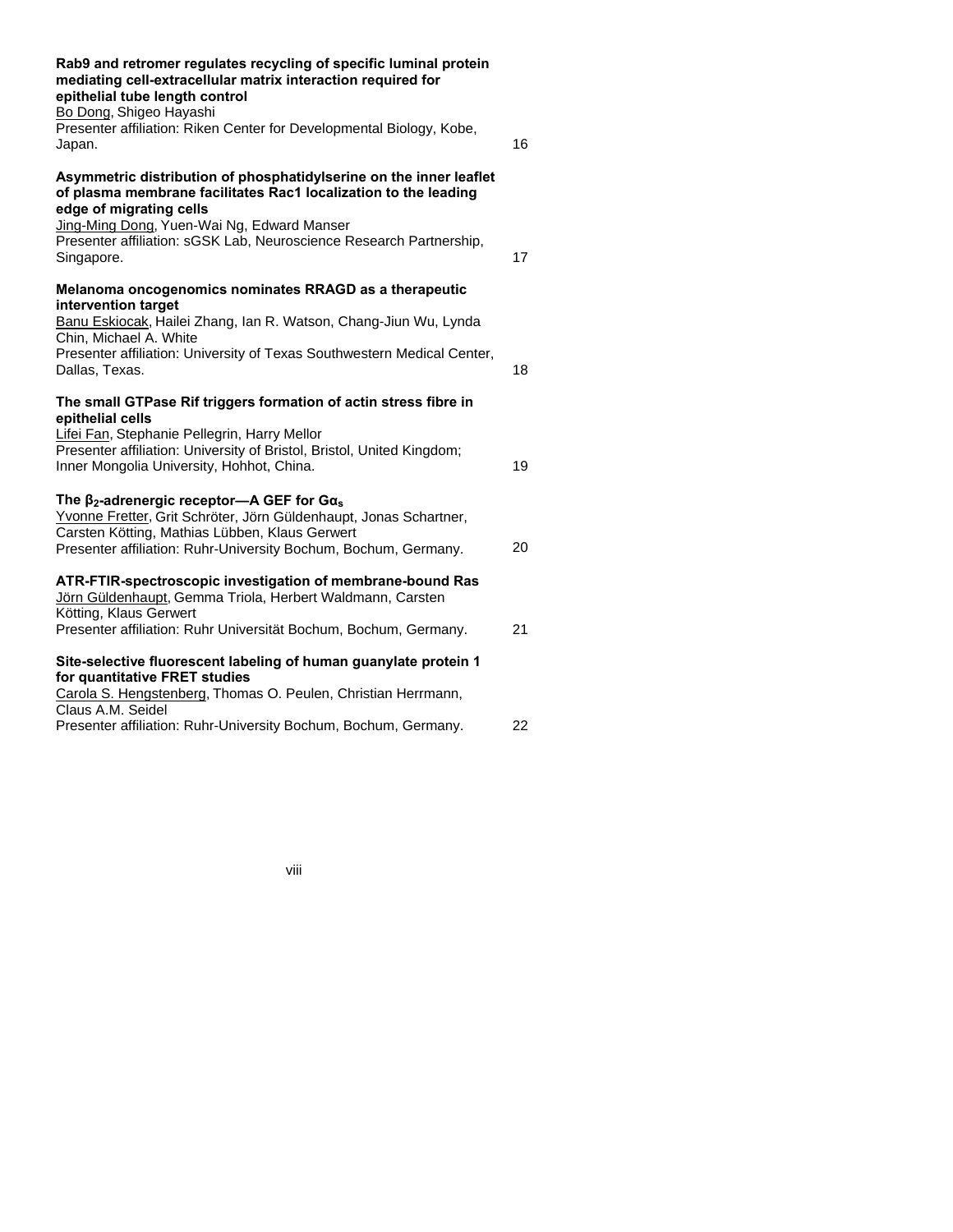| A survey of host GTPases co-opted by Legionella pneumophila<br>Andree M. Hubber, Hiroki Nagai                                                                            |    |
|--------------------------------------------------------------------------------------------------------------------------------------------------------------------------|----|
| Presenter affiliation: Osaka University, Suita, Osaka, Japan.                                                                                                            | 23 |
| Biochemical characterization of human guanylate binding protein<br>2 (hGBP2)                                                                                             |    |
| Semra Ince, Adrian Syguda, Christian Herrmann<br>Presenter affiliation: Ruhr-University Bochum, Bochum, Germany.                                                         | 24 |
| FTIR-spectroscopic investigations of GTPase-GEF (guanine<br>nucleotide exchange factor) interactions                                                                     |    |
| Sarah Jenrich, Philipp Pinkerneil, Klaus Gerwert, Carsten Kötting<br>Presenter affiliation: Ruhr-University Bochum, Bochum, Germany.                                     | 25 |
| Recombinant farnesylated Ras homolog enriched in brain (Rheb)<br>studied by multidimensional NMR spectroscopy in solution<br>Katharina Jockers, Raphael Stoll            |    |
| Presenter affiliation: Ruhr-University of Bochum, Bochum, Germany.                                                                                                       | 26 |
| Revealing conformational substates of lipidated N-Ras protein by<br>pressure modulation                                                                                  |    |
| Shobhna Kapoor, Herbert Waldmann, Roland Winter<br>Presenter affiliation: Technische Universität Dortmund, Dortmund,<br>Germany.                                         | 27 |
| Ras-related small GTPases, Rap1 and RhoA collectively induce<br>the phagocytosis of serum-opsonized zymosan particles in<br>macrophage                                   |    |
| Jae-Gyu Kim, Mi-Young Moon, Hee-Jun Kim, Yi Li, Dong-Keun Song,<br>Jun-Sub Kim, Jae-Yong Lee, Jaebong Kim, Sung-Chan Kim, Jae-Bong<br>Park                               |    |
| Presenter affiliation: Hallym University, Chuncheon, South Korea.                                                                                                        | 28 |
| Biophysical characterization of the Ras-Nore1-MST1 interaction<br>Swaantje Brinkmann, Diana Constantinescu, Fabian Klumpers,<br>Christian Herrmann                       |    |
| Presenter affiliation: Ruhr-University Bochum, Bochum, Germany.                                                                                                          | 29 |
| Rab35 regulates Arf6 activity through centaurin $\beta$ 2/ACAP2 during<br>neurite outgrowth-A novel cross-talk between Rab and Arf<br>Hotaka Kobayashi, Mitsunori Fukuda |    |
| Presenter affiliation: Graduate School of Life Sciences, Tohoku<br>University, Sendai, Miyagi, Japan.                                                                    | 30 |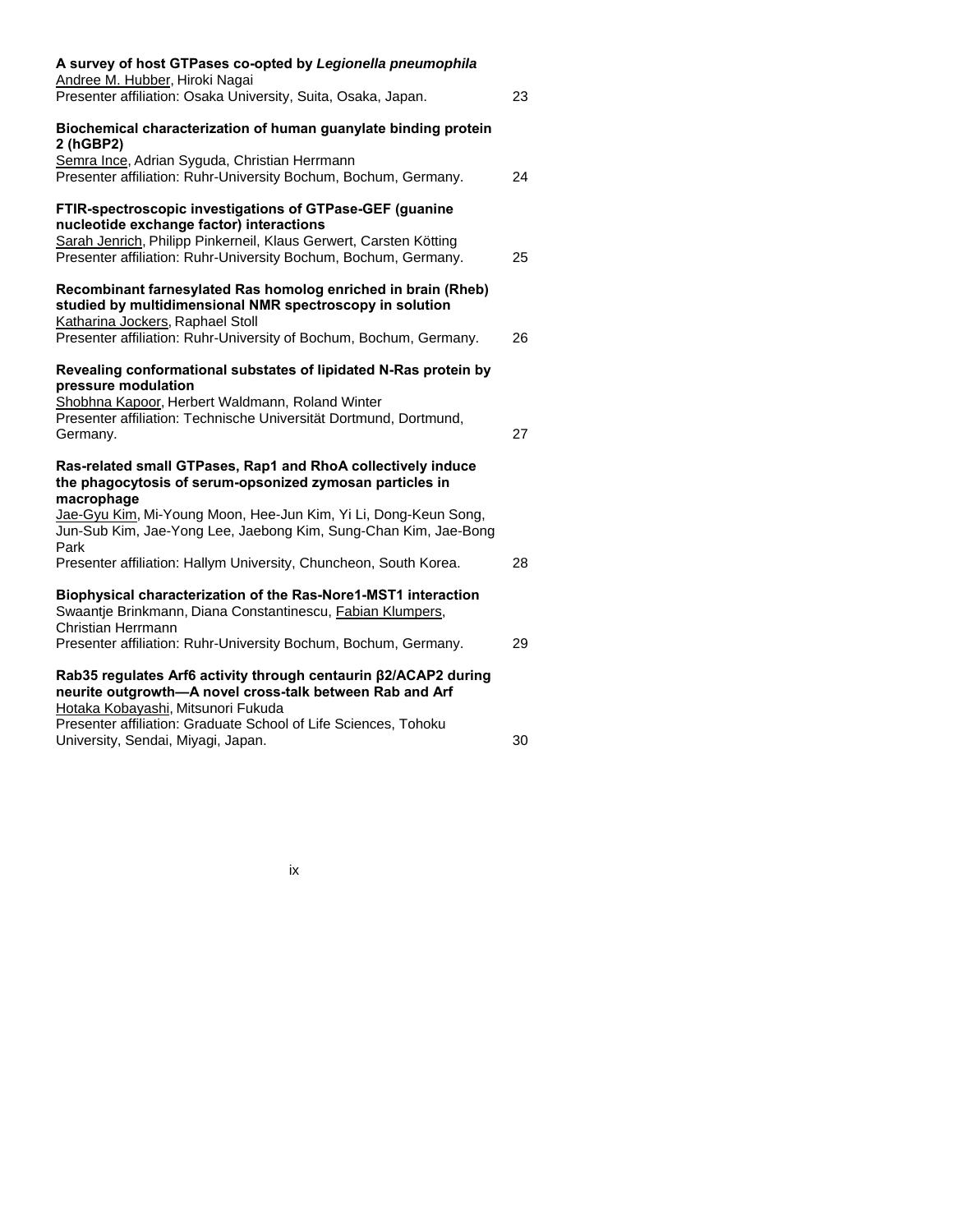| Regulation of border cell migration by a G-protein signaling<br>protein                                                                                                                                                   |    |
|---------------------------------------------------------------------------------------------------------------------------------------------------------------------------------------------------------------------------|----|
| Sujung Lee, Jeongsil Kim-Ha<br>Presenter affiliation: Sejong University, Seoul, South Korea.                                                                                                                              | 31 |
| MicroRNA-708 regulates ovarian cancer cell migration/invasion<br>via modulation of Rap1B<br>Kai-Ti Lin, Yu-Ming Yeh, Lu-Hai Wang<br>Presenter affiliation: National Health Research Institutes, Miaoli<br>County, Taiwan. | 32 |
| Biophysical investigations on the GaS subunit of heterotrimeric G<br>proteins                                                                                                                                             |    |
| Daniel Mann, Till Rudack, Grit Schröter, Steffen Wolf, Carsten Kötting,<br><b>Klaus Gerwert</b>                                                                                                                           |    |
| Presenter affiliation: Ruhr University, Bochum, Germany.                                                                                                                                                                  | 33 |
| Small GTPase Rab12 regulates constitutive degradation of<br>transferrin receptor                                                                                                                                          |    |
| Takahide Matsui, Takashi Itoh, Mitsunori Fukuda<br>Presenter affiliation: Tohoku University, Sendai, Miyagi, Japan.                                                                                                       | 34 |
| The Rac activator Tiam1 is regulated by aPKC phosphorylation<br>Kenji Matsuzawa, Takashi Watanabe, Shujie Wang, Toshinori Matsui,<br>Mai Kakeno, Kozo Kaibuchi                                                            |    |
| Presenter affiliation: Nagoya University Graduate School of Medicine,<br>Nagoya, Japan.                                                                                                                                   | 35 |
| GTPase of immune associated protein (Gimap5 -/-) gene<br>predisposes to diabetes and gastrointestinal diseases in bio-<br>breeding (BB) rats                                                                              |    |
| Daniel H. Moralejo, Williams Osborne, Ake Lernmark<br>Presenter affiliation: Keeling Center for Comparative Medicine and<br>Research, University of Texas, MD Anderson Cancer Center, Bastrop,<br>Texas.                  | 36 |
| Reversible adenylylation of Rab proteins<<br>Matthias P. Mueller, Roger S. Goody, Aymelt Itzen<br>Presenter affiliation: MPI of Molecular Physiology, Dortmund,<br>Germany.                                               | 37 |
| ATR-FTIR spectroscopic investigations of immobilized proteins<br>Philipp Pinkerneil, Jörn Güldenhaupt, Klaus Gerwert, Carsten Kötting<br>Presenter affiliation: Ruhr-University Bochum, Bochum, Germany.                  | 38 |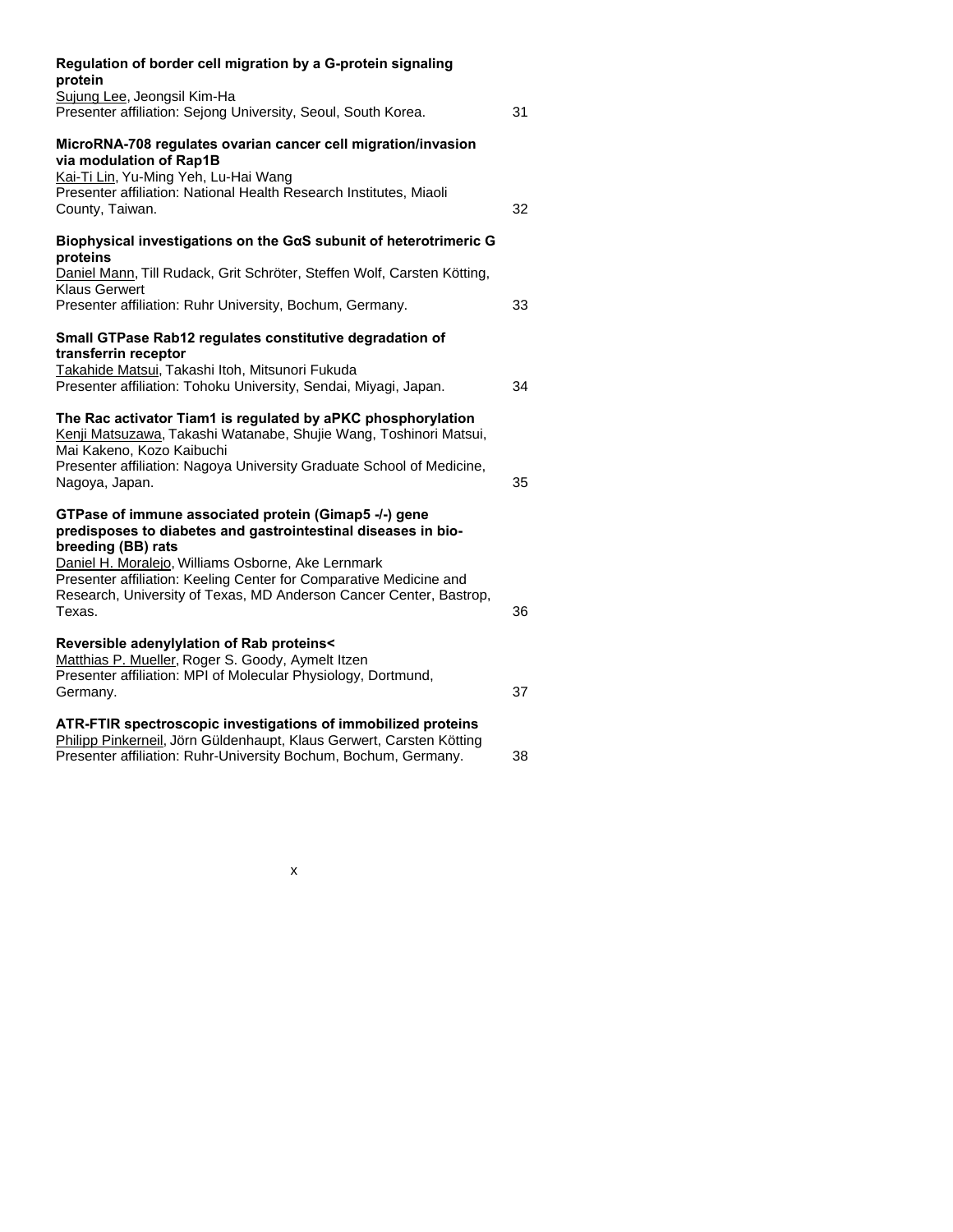| Ras homolog enriched in brain (Rheb) enhances apoptosis-A<br>cellular and structural approach                                                                                                                                                                              |    |
|----------------------------------------------------------------------------------------------------------------------------------------------------------------------------------------------------------------------------------------------------------------------------|----|
| Veena Nambiar Potheraveedu, Christoph G. Goemans, Sascha                                                                                                                                                                                                                   |    |
| Karassek, Katharina Jockers, Raphael Stoll, Rolf Heumann                                                                                                                                                                                                                   |    |
| Presenter affiliation: Ruhr University of Bochum, Bochum, Germany.                                                                                                                                                                                                         | 39 |
| Roles of mDia, a Rho effector and actin nucleator, in developing<br>nervous system                                                                                                                                                                                         |    |
| Dean Thumkeo, Ryota Shinohara, Shuh Narumiya                                                                                                                                                                                                                               |    |
| Presenter affiliation: Kyoto University Faculty of Medicine, Sakyo-ku,                                                                                                                                                                                                     |    |
| Kyoto, Japan.                                                                                                                                                                                                                                                              | 40 |
| QM/MM pathway calculations on the hydrolysis mechanism of<br><b>GTP in Ras</b>                                                                                                                                                                                             |    |
| Steffen Wolf, Till Rudack, Wenjin Li, Jürgen Schlitter, Frauke Gräter,                                                                                                                                                                                                     |    |
| Carsten Kötting, Klaus Gerwert<br>Presenter affiliation: PICB Shanghai, Shanghai, China; Ruhr-University                                                                                                                                                                   |    |
| Bochum, Bochum, Germany.                                                                                                                                                                                                                                                   | 41 |
| Cytotoxic necrotizing factor-Y increases Yersinia effector<br>translocation by irreversibly activating Rac<br>Manuel Wolters, Erin C. Boyle, Julia Schwab, Martin Aepfelbacher<br>Presenter affiliation: University Medical Center Hamburg-Eppendorf,<br>Hamburg, Germany. | 42 |
| Rab GTPases essential for development and pathogenesis of                                                                                                                                                                                                                  |    |
| <b>Magnaporthe oryzae</b>                                                                                                                                                                                                                                                  |    |
| Dongmei Zhang, Shuyang Liu, Guangpu Li, Guodong Lu, Zonghua<br>Wang, Jie Zhou                                                                                                                                                                                              |    |
| Presenter affiliation: Fujian Agriculture and Forestry University,                                                                                                                                                                                                         |    |
| Fuzhou, China.                                                                                                                                                                                                                                                             | 43 |
| Plasma membrane depolarization alters K-ras-specific<br>nanocluster spatiotemporal dynamics                                                                                                                                                                                |    |
| Yong Zhou, Jialie Luo, Hongzhen Hu, John F. Hancock                                                                                                                                                                                                                        |    |
| Presenter affiliation: University of Texas Medical School, Houston,                                                                                                                                                                                                        |    |
| Texas.                                                                                                                                                                                                                                                                     | 44 |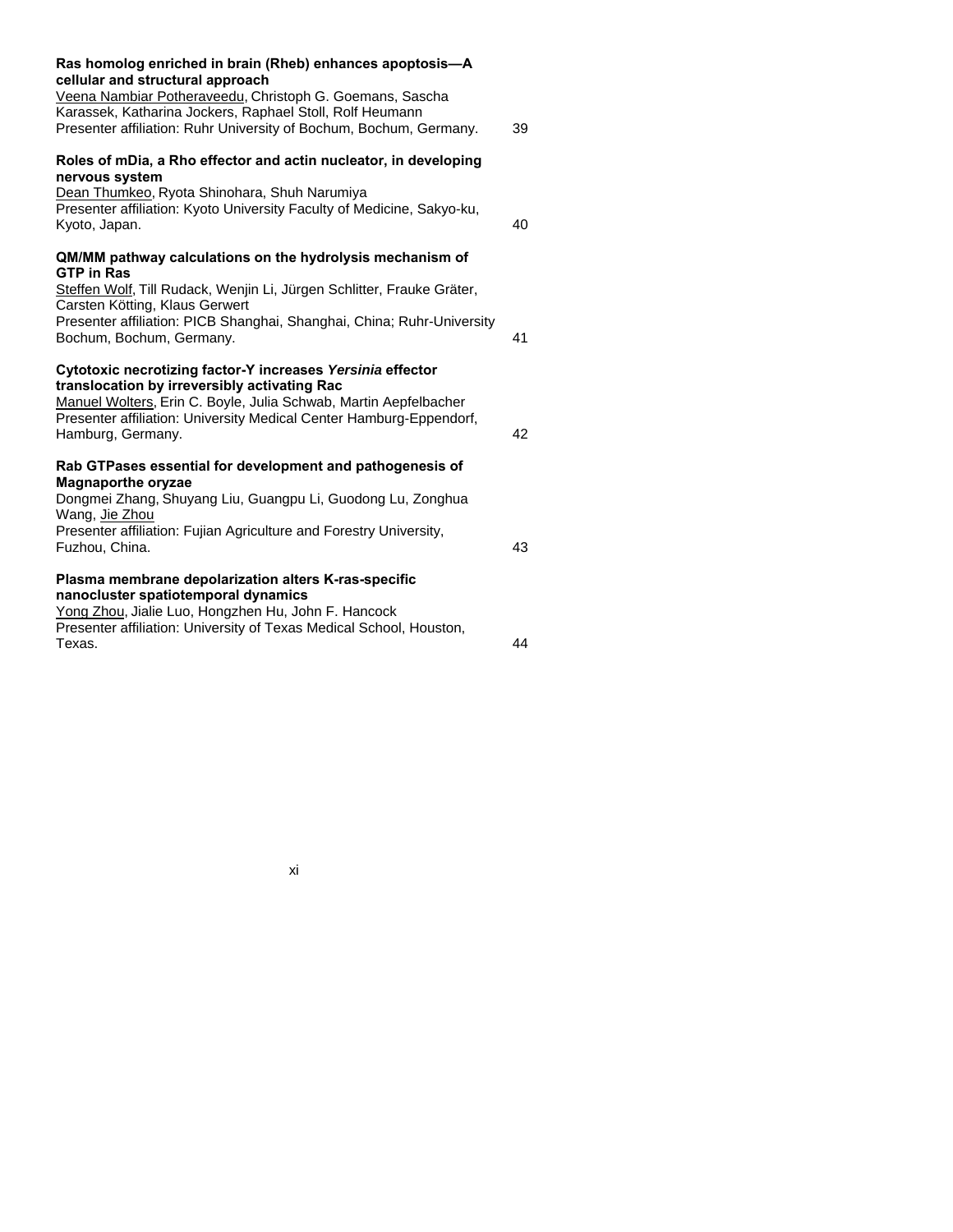| <b>SESSION 4</b>                                                                                                                                                                                                                                 | <b>RAS: INTRACELLULAR PROCESSES</b>                                 |    |
|--------------------------------------------------------------------------------------------------------------------------------------------------------------------------------------------------------------------------------------------------|---------------------------------------------------------------------|----|
| <b>Chairperson:</b>                                                                                                                                                                                                                              | S. Narumiya, Kyoto University, Kyoto, Japan                         |    |
| The RA and PH domains of RIAM Act as a proximity detector for<br>Rap1 and $PI(4,5)P_2$<br>Joseph Wynne, Jinhua Wu, Wenjuan Su, Stevan R. Hubbard, Mark R.<br>Philips [25']<br>Presenter affiliation: NYU School of Medicine, New York, New York. |                                                                     |    |
| Ral                                                                                                                                                                                                                                              | Small GTPase in metabolic control-A tale of GAP and GEF for         |    |
| Xiao-Wei Chen [25']                                                                                                                                                                                                                              | Presenter affiliation: University of Michigan, Ann Arbor, Michigan. | 46 |
| Coordination of cellular growth and self-renewal programs by<br>Ras-like GTPases and the exocyst<br>Brian Bodemann, Yi-Hung Ou, Jonathan Cooper, Michael White [25']<br>Presenter affiliation: UT Southwestern Medical Center, Dallas, Texas.    |                                                                     |    |
| Therapeutic strategies for targeting aberrant Ras and Rho small<br><b>GTPase signaling for cancer treatment</b><br>Channing J. Der [25']                                                                                                         |                                                                     |    |
| Presenter affiliation: University of North Carolina at Chapel Hill, Chapel<br>Hill, North Carolina.                                                                                                                                              |                                                                     | 48 |
|                                                                                                                                                                                                                                                  | WEDNESDAY, September 26-9:00 AM                                     |    |
| <b>SESSION 5</b>                                                                                                                                                                                                                                 | RHO: PROTEINS, MEMBRANES, CELLS I                                   |    |
| <b>Chairperson:</b>                                                                                                                                                                                                                              | R. Goody, Max Planck Institute, Dortmund, Germany                   |    |

TUESDAY, September 25—7:00 PM

# **Ras chaperons for cancer therapy**

Yoel Kloog [25'] Presenter affiliation: Tel Aviv University, Tel Aviv, Israel. 49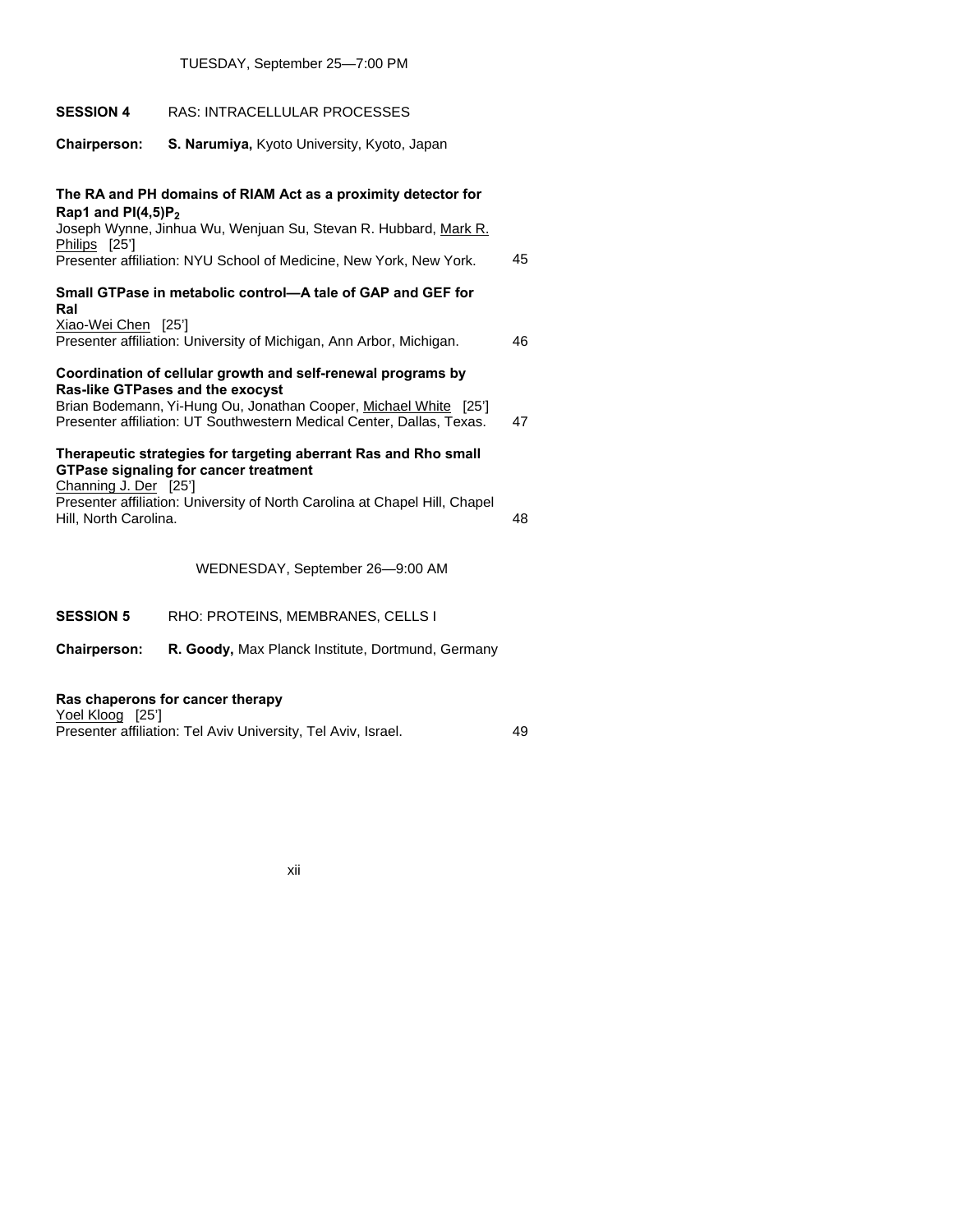| complex                                                                                                                                                             | Ego3 functions as a homodimer to mediate the interaction<br>between Gtr1-Gtr2 and Ego1 within the TORC1 activatory EGO                                                       |    |
|---------------------------------------------------------------------------------------------------------------------------------------------------------------------|------------------------------------------------------------------------------------------------------------------------------------------------------------------------------|----|
| Jianping Ding [25']                                                                                                                                                 | Tianlong Zhang, Marie-Pierre Péli-Gulli, Hui Yang, Claudio De Virgilio,                                                                                                      |    |
| Presenter affiliation: Institute of Biochemistry and Cell Biology,<br>Shanghai Institutes for Biological Sciences, Chinese Academy of<br>Sciences, Shanghai, China. |                                                                                                                                                                              | 50 |
| 1 activation                                                                                                                                                        | Structural insight into the Rag GTPase mediated mTOR complex                                                                                                                 |    |
|                                                                                                                                                                     | Rui Gong, Li Li, Yi Liu, Ping Wang, Huirong Yang, Ling Wang,<br>Jingdong Cheng, Kun-Liang Guan, Yanhui Xu [25']<br>Presenter affiliation: Fudan University, Shanghai, China. | 51 |
| budding yeast                                                                                                                                                       | Cdc42 dynamics explains the emergence of septin ring in                                                                                                                      |    |
| Andrew B. Goryachev [25']<br>Kingdom.                                                                                                                               | Presenter affiliation: University of Edinburgh, Edinburgh, United                                                                                                            | 52 |
| niche environment                                                                                                                                                   | The Guanine Nucleotide Exchange Factor Vav3 regulates glial<br>progenitor differentiation in response to the neural stem cell                                                |    |
|                                                                                                                                                                     | Stefanie Hahn, Veronika Luft, Sören Moritz, Masabumi Shibuya,<br>Jacqueline Reinhard, Klaus D. Fischer, Alexander von Holst, Andreas                                         |    |
| Faissner [10']<br>Presenter affiliation: Ruhr-University, Bochum, Germany.                                                                                          |                                                                                                                                                                              |    |
|                                                                                                                                                                     | WEDNESDAY, September 26-7:00 PM                                                                                                                                              |    |
| <b>SESSION 6</b>                                                                                                                                                    | RHO: PROTEINS, MEMBRANES, CELLS II                                                                                                                                           |    |
| <b>Chairperson:</b>                                                                                                                                                 | M. Fukuda, Tohoku University, Miyagi, Japan                                                                                                                                  |    |
| Klaus Aktories [25']                                                                                                                                                | Rho GTPases as targets of bacterial protein toxins                                                                                                                           |    |
|                                                                                                                                                                     | Presenter affiliation: University of Freiburg, Freiburg, Germany.                                                                                                            | 54 |
|                                                                                                                                                                     | Liprin- $\alpha$ suppresses Rho-mDia mediated stress fiber formation<br>Toshimasa Ishizaki, Satoko Sakamoto [25']                                                            |    |
| Japan.                                                                                                                                                              | Presenter affiliation: Kyoto University Faculty of Medicine, Kyoto,                                                                                                          | 55 |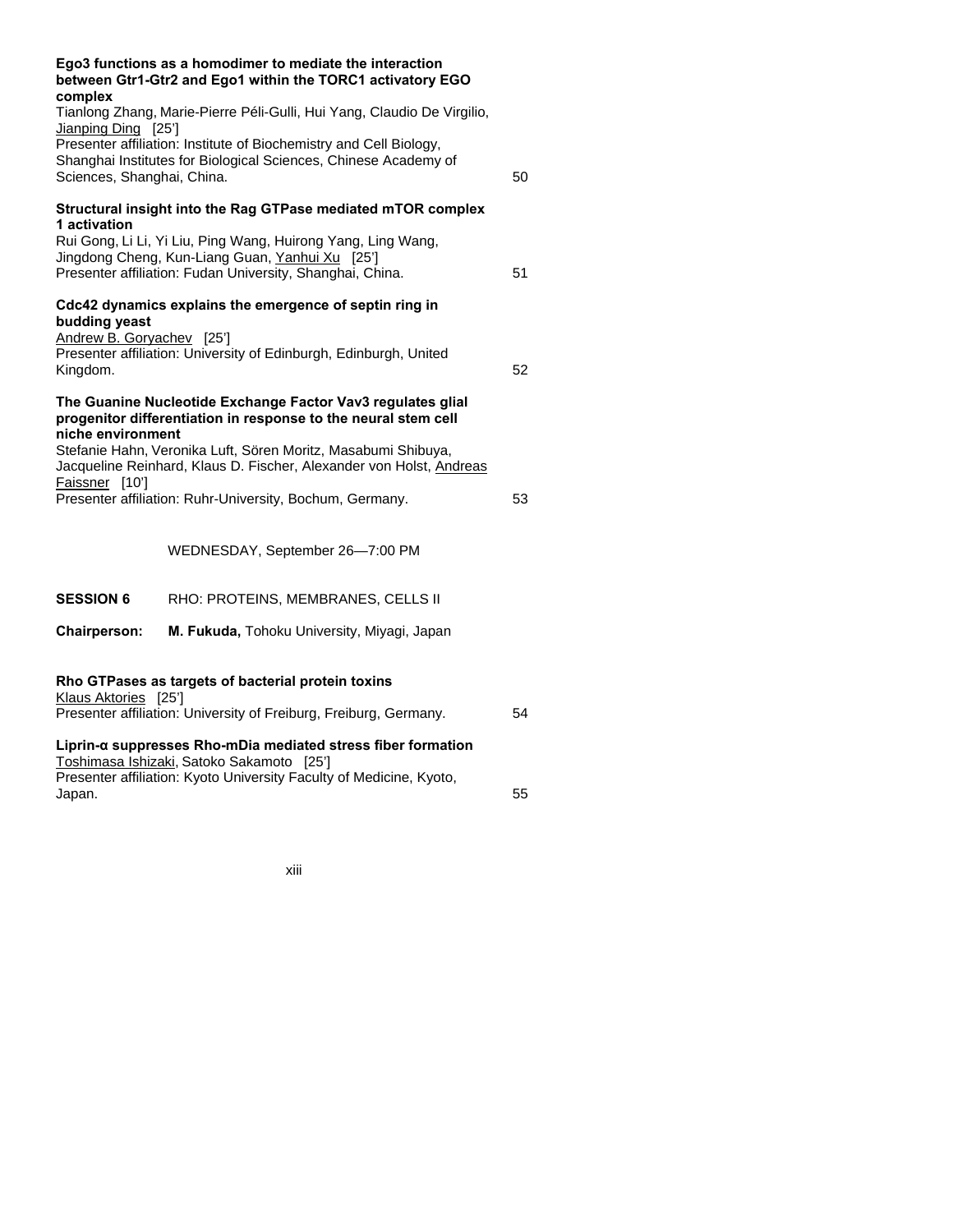| small GTPases<br>Christopher W. Cowan [25']                                | Regulation and signaling of plexin-A tale of two dimers and two<br>Xuewu Zhang, Yuxiao Wang, Huawei He, Nishi Srivastava,                                                                                                                                                                                                     |    |
|----------------------------------------------------------------------------|-------------------------------------------------------------------------------------------------------------------------------------------------------------------------------------------------------------------------------------------------------------------------------------------------------------------------------|----|
|                                                                            | Presenter affiliation: UT Southwestern Medical Center, Dallas, Texas.                                                                                                                                                                                                                                                         | 56 |
| [25]                                                                       | PAKs have different modes of kinase activation<br>Yohendran Baskaran, Yuen-Wai Ng, Jing-Ming Dong, Ed Manser                                                                                                                                                                                                                  |    |
|                                                                            | Presenter affiliation: sGSK Group, Singapore.                                                                                                                                                                                                                                                                                 | 57 |
|                                                                            | THURSDAY, September 27-9:00 AM                                                                                                                                                                                                                                                                                                |    |
| <b>SESSION 7</b>                                                           | RAB: PROTEINS, MEMBRANES, CELLS                                                                                                                                                                                                                                                                                               |    |
| <b>Chairperson:</b>                                                        | K. Aktories, University of Freiburg, Freiburg, Germany                                                                                                                                                                                                                                                                        |    |
| targeting<br>Roger S. Goody [25']<br>Dortmund, Germany.<br>Lambright [25'] | The structural and mechanistic basis for Rab cycling and<br>Presenter affiliation: Max-Planck Institute for Molecular Physiology,<br>Structural insights into mechanisms for acceleration of GTP<br>hydrolysis by Rab GAPs from host and pathogen perspectives<br>Ashwini Mishra, Mike Irwin, Andrew Malaby, Craig Roy, David | 58 |
| Massachusetts.                                                             | Presenter affiliation: UMASS Medical School, Worcester,                                                                                                                                                                                                                                                                       | 59 |
| Yongqun Zhu [10']<br>Hangzhou, China.                                      | Structurally distinct bacterial TBC-like GAPs link Arf GTPase to<br>Rab1 inactivation to counteract host defenses<br>Presenter affiliation: Life Sciences Institute, Zhejiang University,                                                                                                                                     | 60 |
| melanocytes<br>Mitsunori Fukuda [25']                                      | The Rab family small GTPases regulate membrane trafficking in                                                                                                                                                                                                                                                                 |    |
| Sciences, Sendai, Japan.                                                   | Presenter affiliation: Tohoku University, Graduate School of Life                                                                                                                                                                                                                                                             | 61 |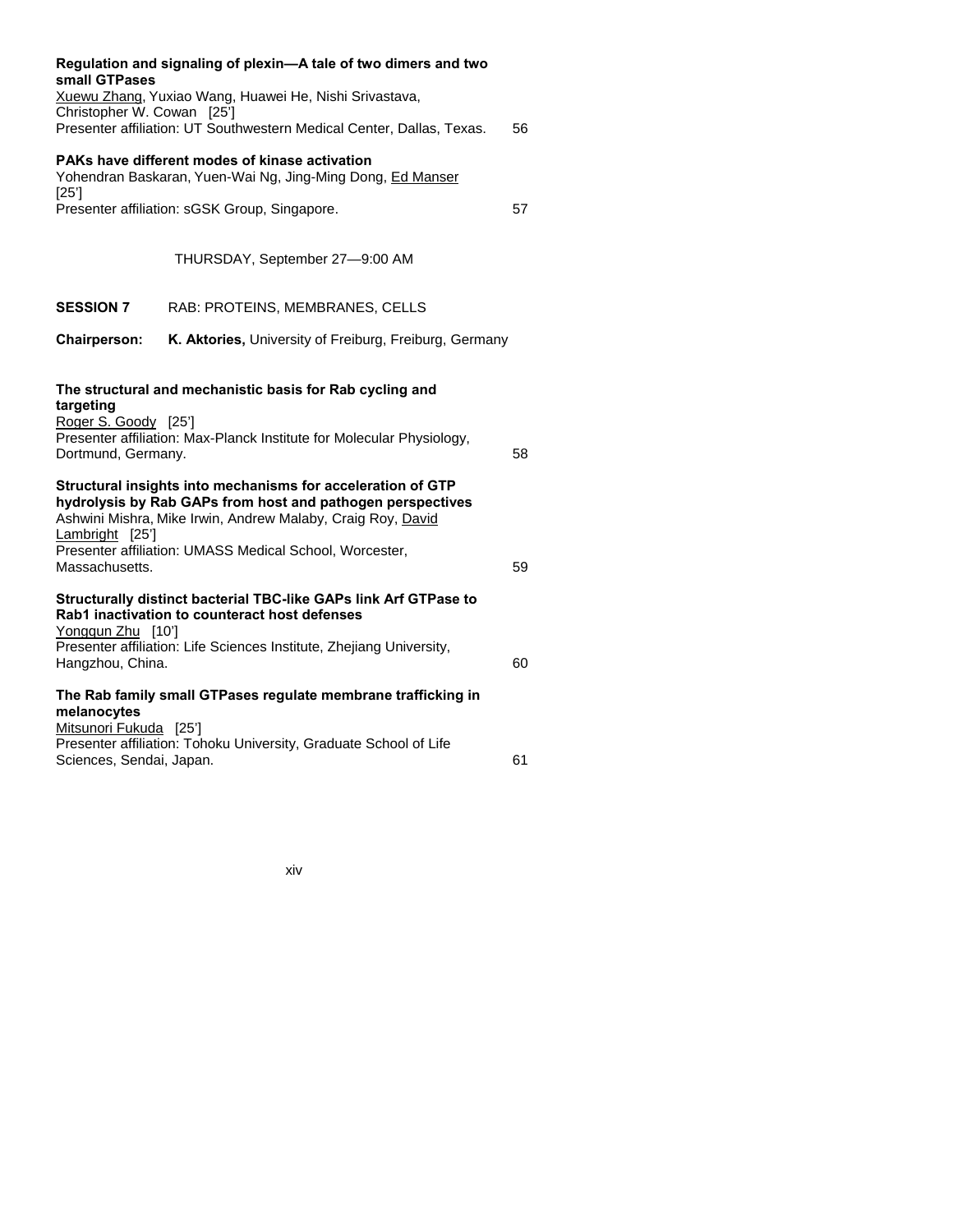| spectroscopy                                    | Mechanistic studies of the Ras-superfamily by time-resolved FTIR                                                                                                                                   |    |
|-------------------------------------------------|----------------------------------------------------------------------------------------------------------------------------------------------------------------------------------------------------|----|
|                                                 | Carsten Kötting, Klaus Gerwert [10']<br>Presenter affiliation: Ruhr-University Bochum, Bochum, Germany.                                                                                            | 62 |
|                                                 | THURSDAY, September 27-2:00 PM                                                                                                                                                                     |    |
| <b>SESSION 8</b>                                | <b>RAB AND OTHER GTPases</b>                                                                                                                                                                       |    |
| <b>Chairperson:</b>                             | D. Lambright, University of Massachusetts Medical<br>School, Worcester, Massachusetts, USA                                                                                                         |    |
| Ge Luo [25']                                    | Rab10 controls biogenesis of plasmalemmal precursor vesicles<br>and asymmetric membrane addition during neuronal polarization<br>Yang Liu, Xiao-Hui Xu, Tong Wang, Cai-Yun Deng, Jiu-Lin Du, Zhen- |    |
|                                                 | Presenter affiliation: Chinese Academy of Sciences, Shanghai, China.                                                                                                                               | 63 |
| maturation in C. elegans                        | Rab GTPases function coordinately to regulate phagosome                                                                                                                                            |    |
|                                                 | Pengfei Guo, Jianhua Yin, Yanwei Wu, Jiming Liu, Shiya Cheng,                                                                                                                                      |    |
| Xiaochen Wang [25']<br>China.                   | Presenter affiliation: National Institute of Biological Sciences, Beijing,                                                                                                                         | 64 |
|                                                 | Elucidation of Rab GTPase membrane targeting using chemical                                                                                                                                        |    |
| probes<br>Yaowen Wu [10']<br>Dortmund, Germany. | Presenter affiliation: Max Planck Institute of Molecular Physiology,                                                                                                                               | 65 |
|                                                 | Spatio-temporal regulation of GTP exchange and hydrolysis of                                                                                                                                       |    |
| Arl1p at the late-Golgi                         | Kuan-Yu Chen, Pei-Chin Tsai, Ya-Wen Liu, Fang-Jen S. Lee [25']<br>Presenter affiliation: National Taiwan University, Taipei, Taiwan.                                                               | 66 |
|                                                 | Discovery of chemical probes targeting leukemia associated Rho                                                                                                                                     |    |
| Hefei, Ahhui, China.                            | <b>GEF by NMR fragment screening</b><br>Rongsheng MA, Jia GAO, Jihui Wu, Yunyu Shi, Ke Ruan [10']<br>Presenter affiliation: University of Science and Technology of China,                         | 67 |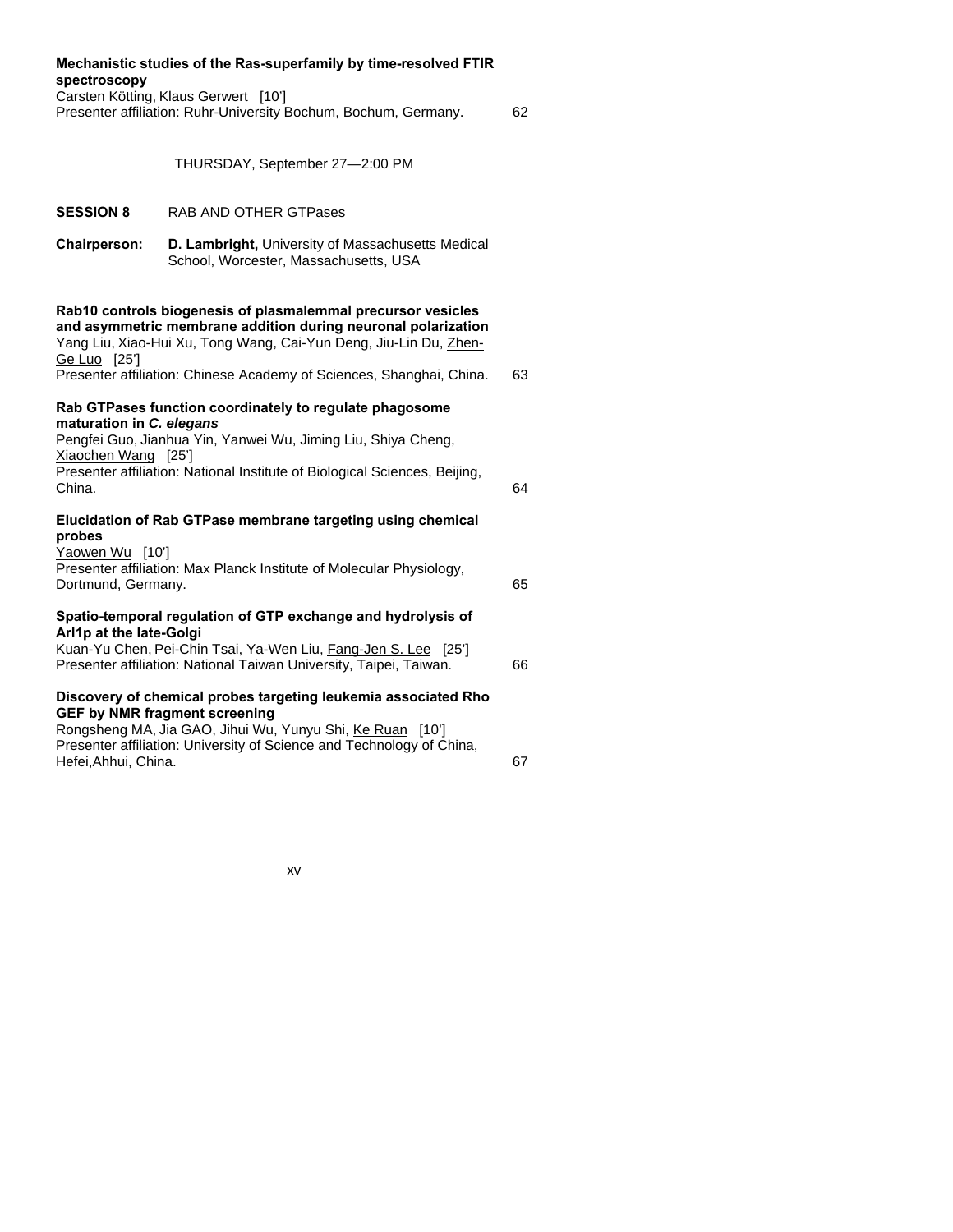| Structural and functional analysis of the calmodulin-binding<br>domain of Rac1 GTPase                                                                                                                                                               |    |
|-----------------------------------------------------------------------------------------------------------------------------------------------------------------------------------------------------------------------------------------------------|----|
| Bing Xu, Prashen Chelikani, Rajinder P. Bhullar [10']<br>Presenter affiliation: University of Manitoba, Winnipeg, Canada.                                                                                                                           | 68 |
| Rho signaling and cardiomyopathy<br>Xiangsheng Yang, Jiang Chang [10']<br>Presenter affiliation: Texas A&M Health Science Center-IBT, Houston,<br>Texas.                                                                                            | 69 |
| Rab22 essential for biogenesis of NGF signaling endosomes<br>Liang Wang, Guangpu Li [10']<br>Presenter affiliation: University of Oklahoma Health Sciences Center,<br>Oklahoma City, Oklahoma; Fujian A & F University, Fuzhou, China.              | 70 |
| Rab5 signaling pathway in fission yeast cells<br>Masaaki Miyamoto, Yuta Tsukamoto, Chisako Katayama, Takuya Goto<br>[10']<br>Presenter affiliation: Kobe University, Kobe, Japan.                                                                   | 71 |
| Rab7-dependent microautophagy in gastrulating mouse embryo<br>Yoh Wada, Nobuyuki Kawamura, Ge-Hong Sun-Wada, Akihiro<br>Harada, Shunsuke Takasuga, Takehiko Sasaki, Minako Aoyama [10']<br>Presenter affiliation: Osaka University, Ibaraki, Japan. | 72 |

THURSDAY, September 27—6:00 PM

# **COCKTAlLS and BANQUET**

FRIDAY, September 28—9:00 AM

# **SESSION 9** SIMULATIONS AND OTHER GTPases

**Chairperson: K. Gerwert,** Ruhr-University Bochum / CAS-Max-Planck- Institute, PICB, Shanghai, China

# **The nature of the activation of GTPases—Simulating the alosteric action of G-proteins**

Arieh Warshel [25'] Presenter affiliation: University of Southern California, Los Angeles,<br>California California. 73